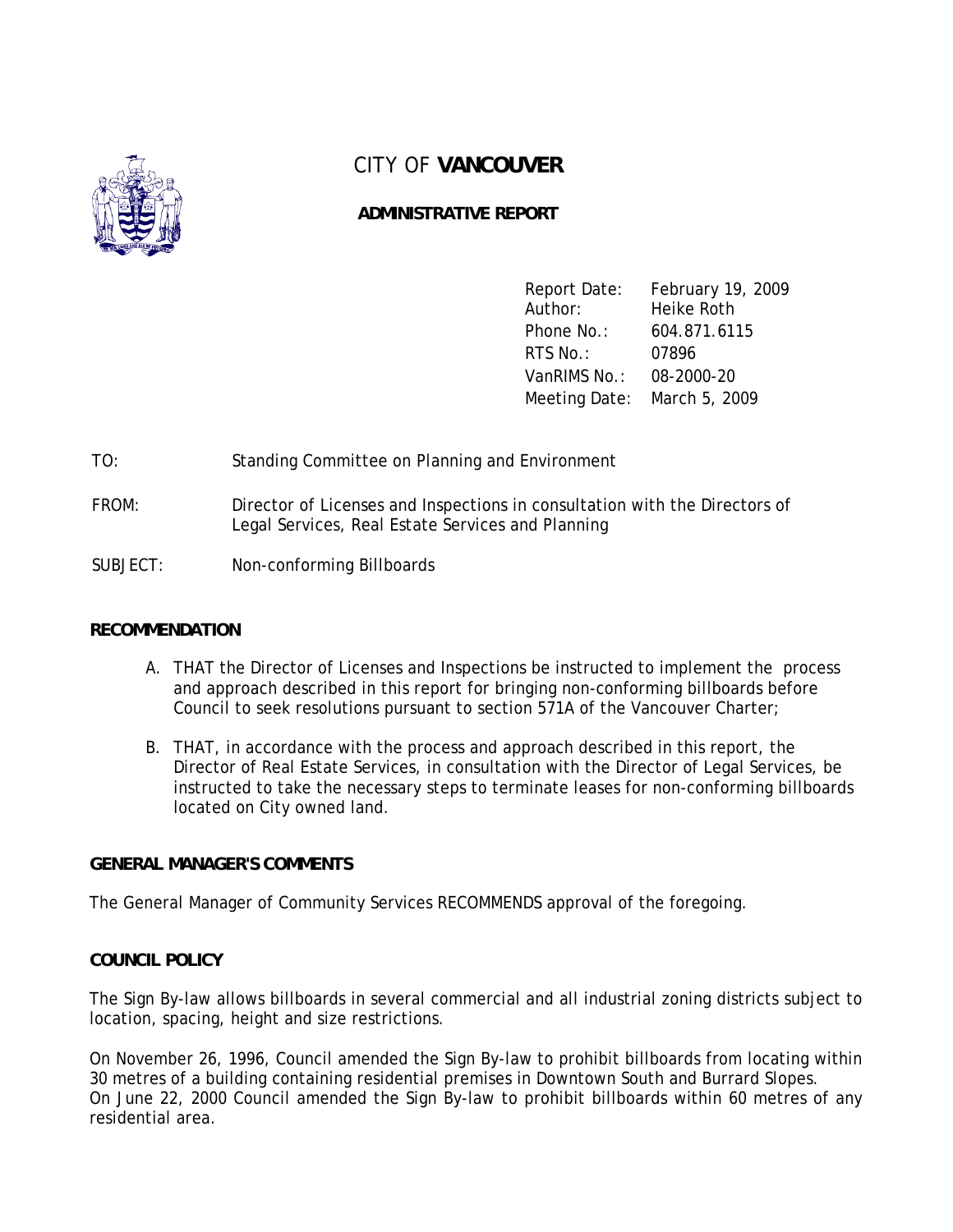On October 16, 2001, Council amended the Sign By-law to prohibit billboards within 60 metres of existing and future rapid transit or rail tracks with passenger trains.

As a result of these by-law amendments, many billboards became legally non-conforming and have now been non-conforming for over five years.

Section 571A of the Vancouver Charter authorizes Council, by resolution passed by not less than two-thirds of all its members, to order the removal of any sign (including billboards), whether located on private or on public property, which has been non-conforming for not less than five years.

Council policy with respect to billboards on city-owned sites controlled by Real Estate Services is to permit renewal of existing billboard leases but not enter into any new leases.

In 2006, 2007 and 2008 Council requested a report back from staff on a process for removal of nonconforming billboards.

## **SUMMARY AND PURPOSE**

This report responds to Council's request for information about the process for removal of nonconforming billboards in the city, and seeks Council approval for initiation of that process.

Each non-conforming billboard must be dealt with individually and on its own merits. A referral to Council for consideration pursuant to Section 571A requires a report to Council in relation to each non-conforming billboard. The owners and other affected persons must be given an opportunity to appear before Council. Council must then consider the circumstances of each particular case before deciding whether or not to pass a resolution ordering removal of the billboard.

If Council approves immediate implementation, staff estimate that it will take approximately six years to deal with all non-conforming billboards. Staff and Council resources required are significant. Removal of those billboards on City-owned sites will also result in financial loss to the city and there would be loss of opportunity and jobs for the billboard industry generally

On the other hand, removal of non-conforming billboards has been an approved City direction for a number of years. The various Sign By-law amendments adopted by Council following Public Hearings aim to address the impacts of billboards on residential areas and along major city gateways. Concerns about billboards include the impact of lighting and noise on nearby residences, the use of the public realm for advertising, and the view that billboards detract from pedestrian and residential environments and the visual image of the city.

Staff recommend that the process begin immediately and that it focus first on those billboards located within 30m of residential areas, followed by billboards located beyond 30m but within 60m of residential areas and, finally, billboards located within 60m of rapid transit and passenger rail and all other non-conforming billboards.

If Council approves this approach, the removal process for the next 2-3 years would focus on the 118 non-conforming billboards with the greatest impact on nearby residential – i.e., those billboards within 30m of residential.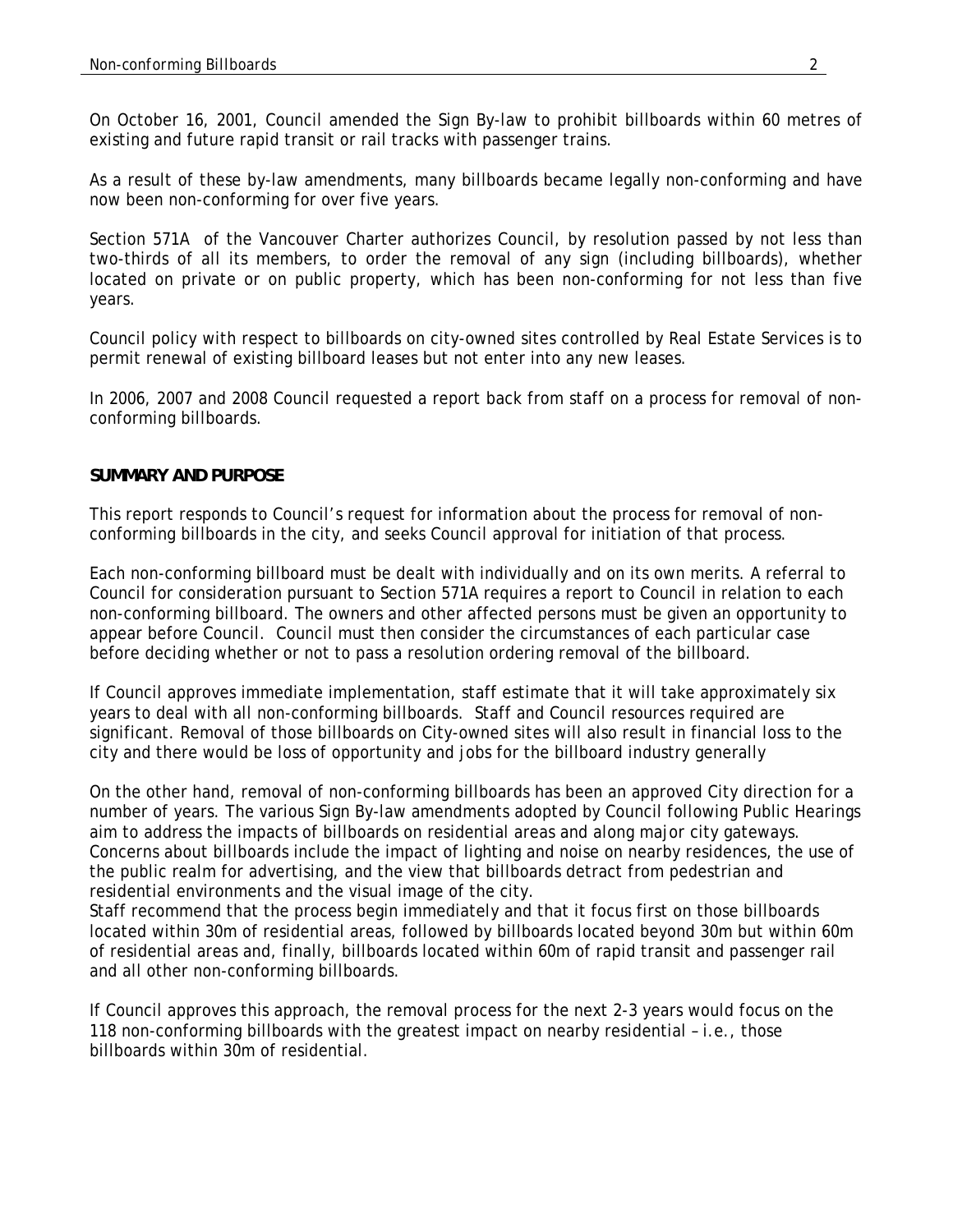## **BACKGROUND**

## Number of Billboards

There are approximately 612 billboards in the City. Staff estimate that approximately 313 of these are non-conforming and subject to removal, including 13 billboards located on city owned property.

The number of billboards in the City is not static*.* An inventory of all the billboards in the city was completed in 2003 and then updated in 2008, to ensure that the requirement of 5 years of nonconformity was met. This inventory found that between 2003 and 2008, about 300 billboards were removed, largely due to site redevelopment. In the same period, about 35 billboards were added, generally in industrial areas.

## Sign By-law Provisions for Billboards

Billboards are generally permitted only in the commercial and industrial areas of the city. Through various Sign By-law amendments adopted by Council following Public Hearings, additional limitations prohibit billboards in the following circumstances:

- Within 60 metres of a residentially zoned area (243 non-conforming billboards)
- Within 30 metres of a building with residential premises in Downtown South and Burrard Slopes (7 non-conforming billboards)
- In certain zoning districts and areas of the city, such as HA-3, RM-6(24 non-conforming billboards)
- Within 60 metres of a rapid transit or passenger rail line (39 non-conforming billboards)

The intent of these prohibitions is to minimize the visual impact of billboards on the city as a whole and in particular on residential districts. Some of the specific concerns raised include the impact of lighting and noise where indexing (rotation) is in place, the use of public streets and public realm for advertising and the view that billboards detract from pedestrian and residential environments. With respect to the prohibition of billboards near rapid transit or rail tracks, the intent is to deal with the potential negative impact to the visual image of the city if new billboards were concentrated along major city gateways. Others have noted benefits such as a source of income for property owners, opportunities for charity and non-profit organizations to advertise, and employment for workers in the billboard industry.

# Removal Authority

Billboards existing prior to Sign By-law amendments are considered legally non-conforming signs. Council has the authority to order the removal of signs (including billboards) that have been nonconforming for at least five years by passing a resolution supported by not less than two-thirds of all Councillors (s. 571A of the Vancouver Charter).

Staff are bringing this report forward at this time because both the 5 year inventory and the legal proceedings related to the Lee Building concluded in 2008.

# Past Input from the Billboard Industry

At the Public Hearing in June 2000, Council heard from a number of speakers regarding the amendment to the Sign By-law to prohibit billboards within 60m of a residential area. At this time, a representative from Pattison Outdoor, one of the two sign companies active in Vancouver noted that Pattison Outdoor would accept the distance of 60m to a residential zone, and would support the amendment. In addition, Council heard from the Outdoor Advertising Association of Canada, who proposed a 20m buffer between billboards and residential buildings, rather than the 60m proposed.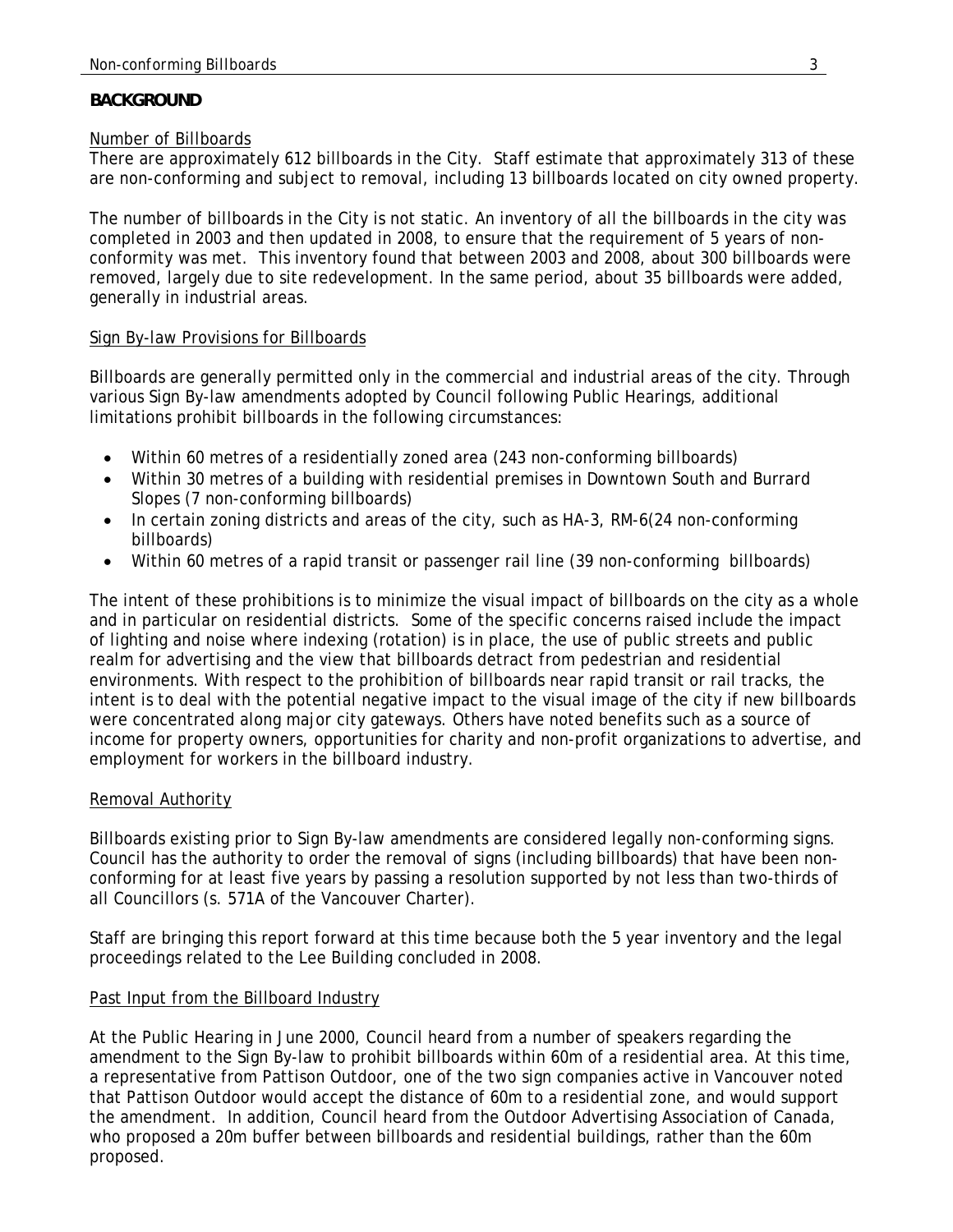## **DISCUSSION**

#### Removal Process

The removal process mandated under the Vancouver Charter will require significant staff resources and Council time. The process outlined below would be required for each of the 313 nonconforming billboards.

1) Staff prepare a report to Council along with a draft resolution for each non-conforming billboard.

2) At the Council meeting, the owner and other persons with legal interest in the matter must be given the opportunity to make representations to Council. Therefore, each affected property owner and other interested persons must be notified. While there are just two major sign companies with billboards in the city, the billboards are located on many privately-owned sites. It is anticipated that many owners will want to address Council about loss of revenue and hardship issues associated with the removal of the billboard.

3) After hearing from owners and other interested parties, Council will have to consider the circumstances of each case and decide whether or not to pass a resolution ordering the removal of the legally non-conforming billboard. Council's decisions have to be made on a case by case basis, based on the individual merits of each case rather than a blanket policy.

4) The resolution must be passed by two-thirds of all members of Council (i.e., at least eight votes).

5) If Council passes a resolution ordering removal of a billboard, staff must then take the necessary steps to enforce Council's order should the property owners refuse to comply with it. This may involve commencement of injunction proceedings or other litigation and will consume considerable Law Department resources.

## Removal Approach and Timing

Staff recommend beginning with billboards located within 30m of residential areas, followed by billboards beyond 30m but within 60m of residential areas and, finally, those within 60m of rapid transit and passenger rail lines and all other non-conforming billboards in other areas. If Council approves this approach, the removal process for the 118 non-conforming billboards within 30m of residential would take approximately 2 – 3 years. It will take approximately six years to deal with all the non-conforming billboards.

In the case of the 13 billboards located on City owned property, staff recommend that the Director of Real Estate be directed to terminate the leases for those billboards at the earliest opportunity permitted under the terms of the leases, in accordance with the approach outlined, i.e. starting with those billboards located within 30m of residential areas. This would mean 4 billboards.

Staff recommend the removal process commence immediately.